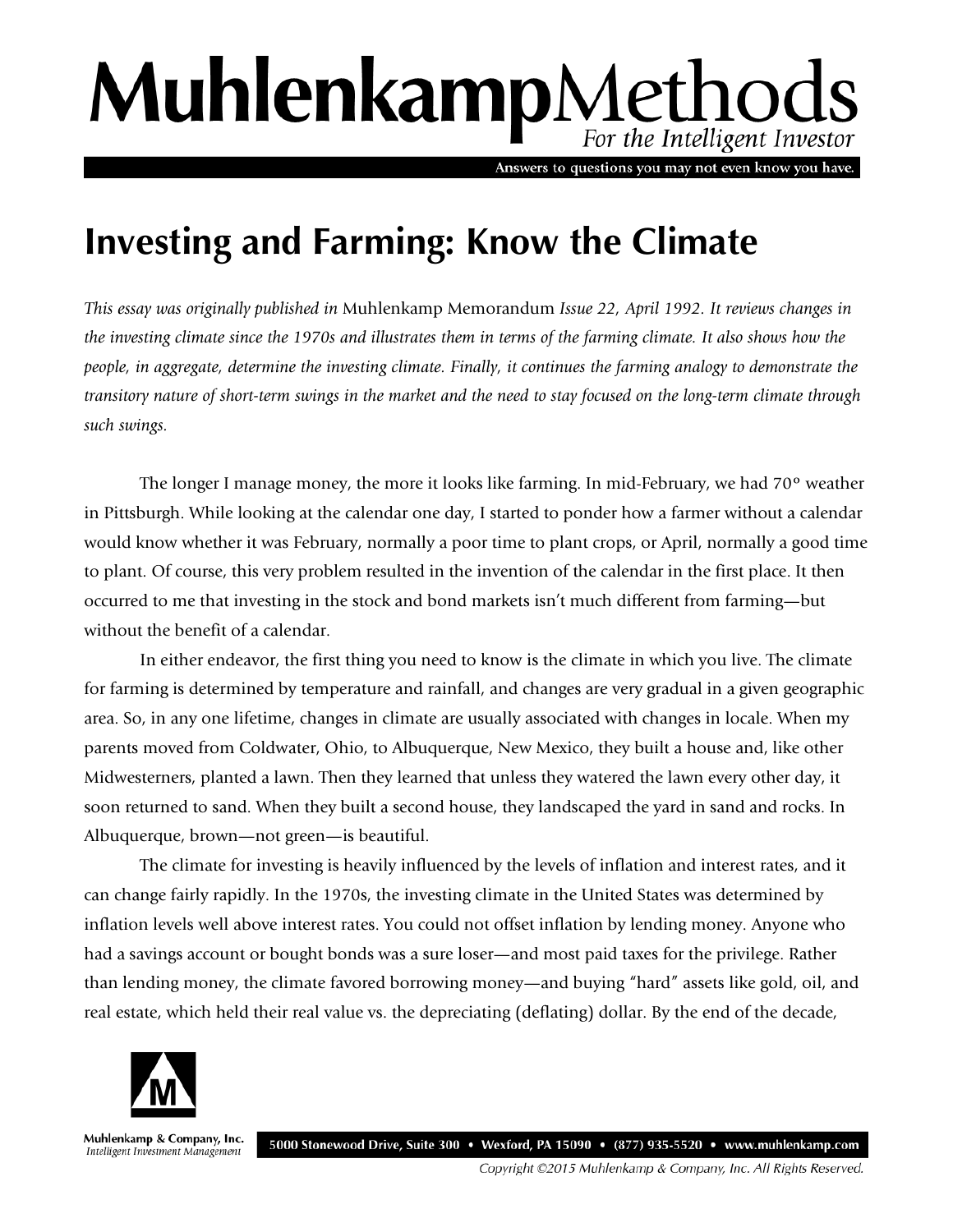many people believed that prices of these assets could only go up, so they continued to borrow money to buy them. They borrowed money regardless of the rate, and interest rates climbed.

But, while this was happening, inflation was being brought under control. Inflation fell while interest rates climbed. Since 1981, interest rates have been well above inflation, reversing the investment climate of the 1970s. Other influences (like tax laws) have reinforced this change in climate, so it has paid to lend money. Savings accounts, bonds, and stocks have been big moneymakers. Owning gold or oil or mortgaged real estate has been very expensive—sort of like trying to grow cotton in Ohio or grass in New Mexico.

## **Anticipating Change**

The fundamental difference between farming and investing is that, in the aggregate, we the people determine the climate for investing. Inflation is determined by government action in response to our demands. Interest rates are determined directly by the levels that people are willing to pay or receive. Our unwillingness to pay directly for the Vietnam War (through spending cuts or increased taxes) in the mid-1960s led us to print money, setting off an inflationary spiral (and a change in climate) that lasted until inflation became intolerable to the average voter.

Meanwhile, the public's awareness of inflation lagged the reality; throughout the 1970s, the public accepted interest rates well below inflation. This came to a head in 1979–80, when the voting public insisted on lower inflation (by voting Ronald Reagan into the presidency) and higher interest rates (by moving their money from passbook savings to money market funds)—and changed the economic climate. People who bought gold, oil, or farmland in the late 1970s soon learned that the climate had changed. Those who did so with borrowed money lost on both sides. Their interest costs went up while the market and collateral values went down, and many lost their assets.

Changes in tax laws and the regulatory rules for banks and savings and loans enabled professional lenders to deny the change in climate for a while, building increasingly expensive commercial buildings. By 1986, the excesses became apparent, even to our politicians. Once again they changed the rules—just in time to compound the retrenchment in commercial real estate.



Muhlenkamp & Company, Inc. Intelligent Investment Management

5000 Stonewood Drive, Suite 300 • Wexford, PA 15090 • (877) 935-5520 • www.muhlenkamp.com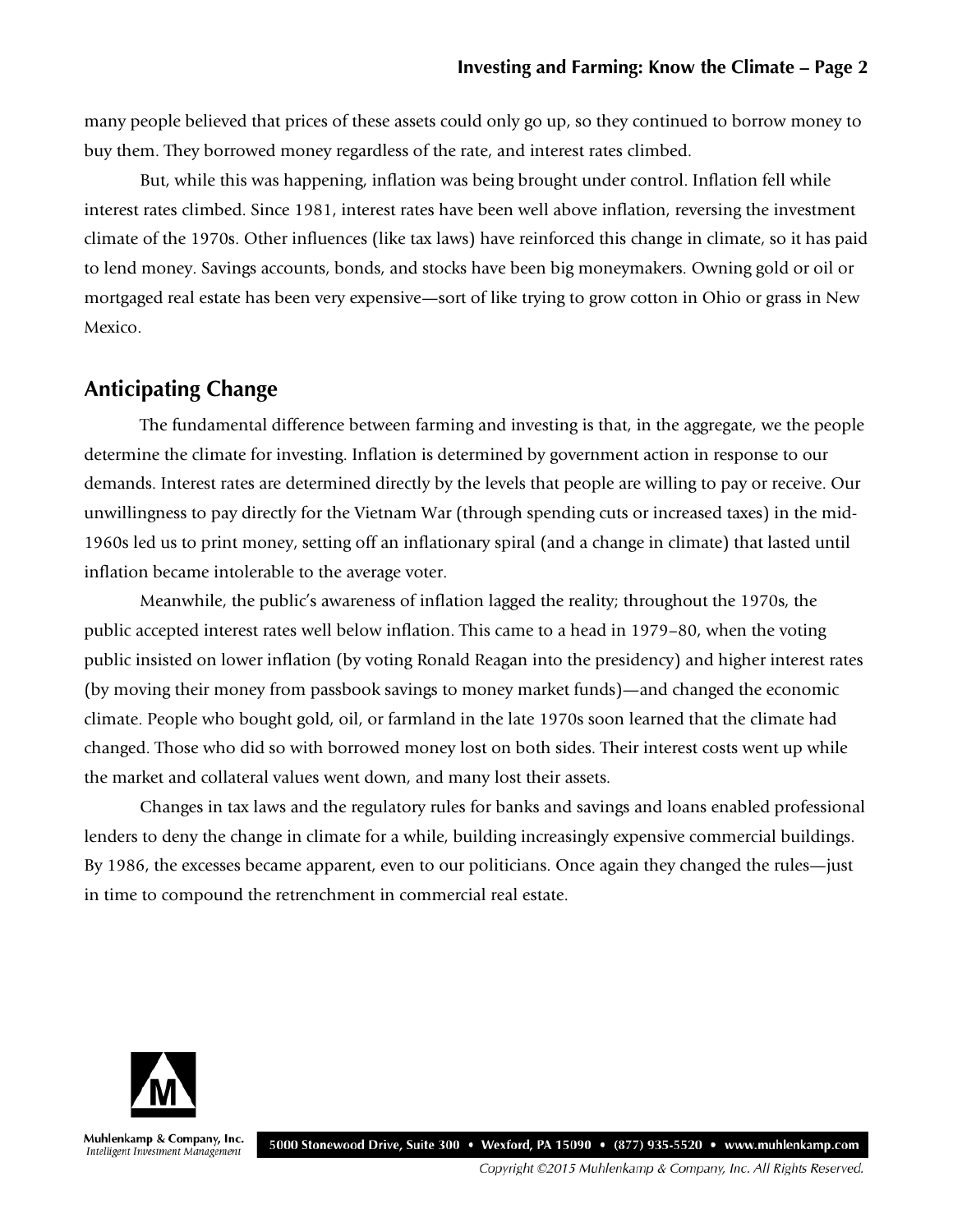The remaining vestige of the 1970s inflationary climate was the popular belief that a highly mortgaged single-family home would make you money. We've been discussing the fallacy of this belief in our newsletter (*Muhlenkamp Memorandum*) since 1987. In the past year (as of 1992), the belief seems to have died. We cite as proof the public's focus on "paying down their mortgages," which reflects the current climate and is the direct opposite of "trading up on the equity," which was appropriate to the climate of the 1970s.

This focus on paying down the mortgage, along with the Fed's successful slowing of the economy, has also resulted in short-term interest rates falling from their unusually high levels of the past decade. Since 1989, we have argued that high short-term rates were an anomaly that could only be temporary. These rates have now fallen, and are forcing the savers in this country to face a broader choice of options in an effort to reach their goals.

As investors review these options, they will find the investment climate in the United States remains positive for stocks and bonds.<sup>1</sup>

#### **Weathering the Storms**

Even within a given climate, the seasonal and daily weather patterns have great variability. In Ohio, planting that is done in April is less likely to suffer frost than that done in February, but a late frost cannot be ruled out. The hot, humid weather of July and August, which is ideal for growing a corn crop also makes for ideal conditions for hailstorms.

Seasonally speaking, the U.S. economy is now (1992) coming out of a recession, albeit following a couple of false starts. For the past couple of years, our choices of cyclical stocks have focused on those with strong balance sheets. We waited to be sure that the companies we invested in would survive and thrive even if the economic recovery was delayed and some of their competitors failed. Just as any farmer who doesn't allow for a late frost or a hailstorm will soon be wiped out, we expected that the weaker companies in a number of cyclical industries might face extinction. As we see the economy strengthen, we may loosen these balance sheet standards.<sup>2</sup>

<sup>1</sup>The positive climate for bonds ended in late 1993 when long-term interest rates returned to inflation plus 3%. Except for brief periods, bonds have been a poor investment since 1993. Stocks reached fair value in 1998. Since then we've had a split market. In 1999, a "fad" group of stocks skyrocketed while the majority of NYSE stocks went down. After March 2000 these trends reversed.

<sup>2</sup> Reading this paragraph in 2007 is déjà vu.



Muhlenkamp & Company, Inc. 5000 Stonewood Drive, Suite 300 • Wexford, PA 15090 • (877) 935-5520 • www.muhlenkamp.com Intelligent Investment Management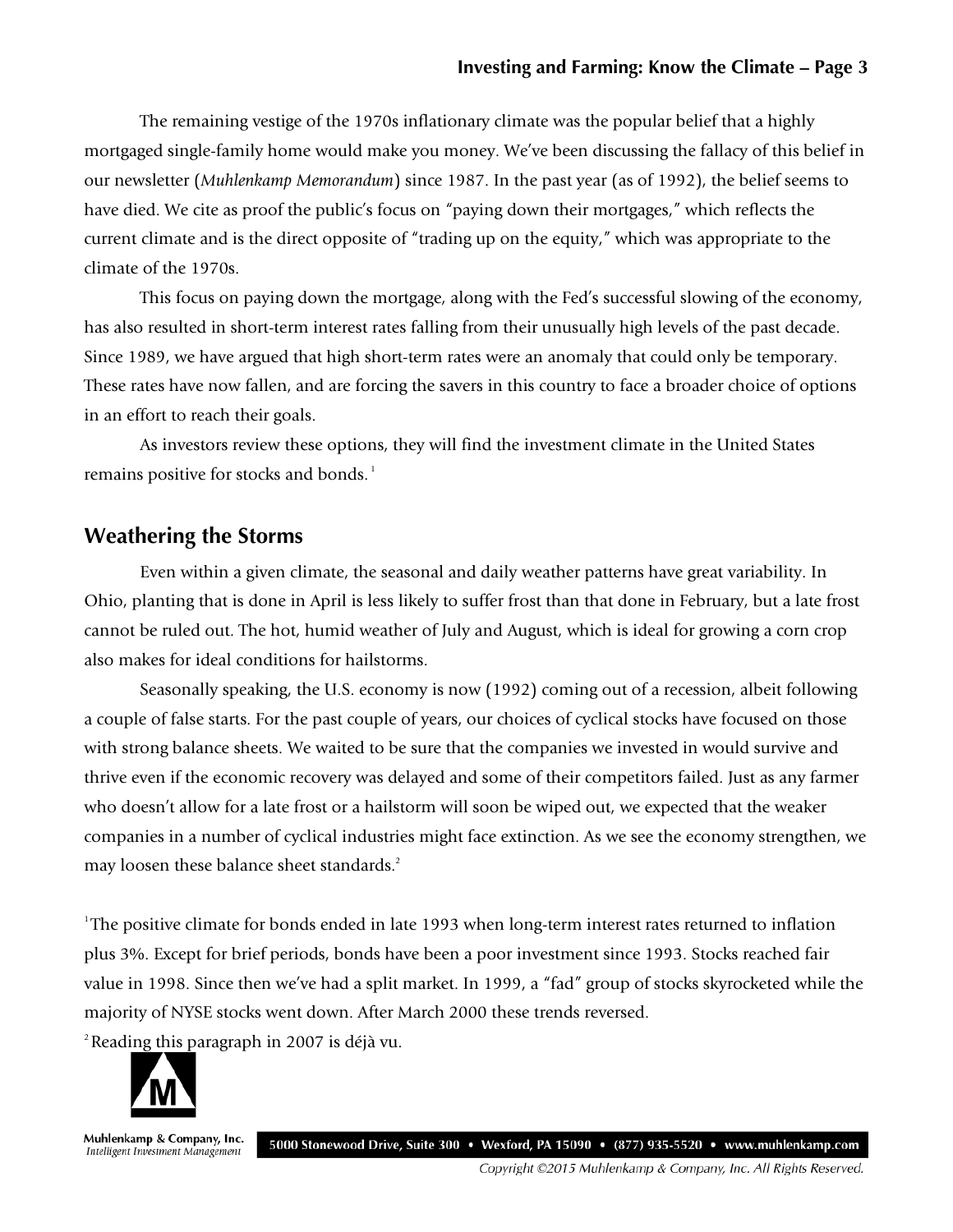The emotional swings of the investing public, which affect the daily prices of securities, are at least as variable as the daily weather. These swings are part and parcel of all investing climates. The key is not to confuse the daily changes with seasonal changes or the climate!

I've often compared the October 1987 stock market crash, which dropped prices 25% in two days, to a hailstorm that wiped out one year's crop. But the storm (crash) changed neither the climate nor the fertility of the soil (the strength of the real economy). So the appropriate response was to plant a new crop, and 1988 produced a bumper crop.

The year 1990 was a poor year. The Middle East problem became a war and resulted in both scaring the public (bad weather in our analogy) and postponing the end of the recession (a delayed spring). But it also set the stage for a bumper crop in the following year. We don't expect such a bumper crop this year (1992), but we do expect an average year because the climate remains favorable and spring is here.

### **2002 Update**

*This update was written at a time when current events were overriding the normal business cycle. The severity and number of these events made it hard for most people to see that the business cycle was still intact. Therefore, Ron wrote this update to point out that the upswing of the market was only delayed, not dead. 2002 is also an interesting time to consider because it is the same point in the economic cycle as 1992 (when the above essay was originally written).*

In 2002 we are once again recovering from a recession, implying springtime in our analogy. But this economic springtime is complicated by an unusually large number of factors with major psychological impact: the hangover from the "fad" stocks of 1999; the impact of the terrorist attacks of September 11, 2001; the threat of war with Iraq; corporate malfeasance; the drought in the U.S. farm belt; the dock strike; etc. The combined effect has been to drive stock prices lower and to delay the expected springtime in the market. In fact, 2002 has been the first time in the 10 recessions since 1945 that the stock market hasn't done well as the economy recovered from recession.

Our best description of the current market is a drought. Just as the two-day drop in 1987 was similar to a hailstorm (short and quick but destroying the year's crop) the decline in 2002 is similar to a drought— a long, drawn-out combination of adverse weather (psychology) that destroys the crop.



Muhlenkamp & Company, Inc. 5000 Stonewood Drive, Suite 300 • Wexford, PA 15090 • (877) 935-5520 • www.muhlenkamp.com Intelligent Investment Management